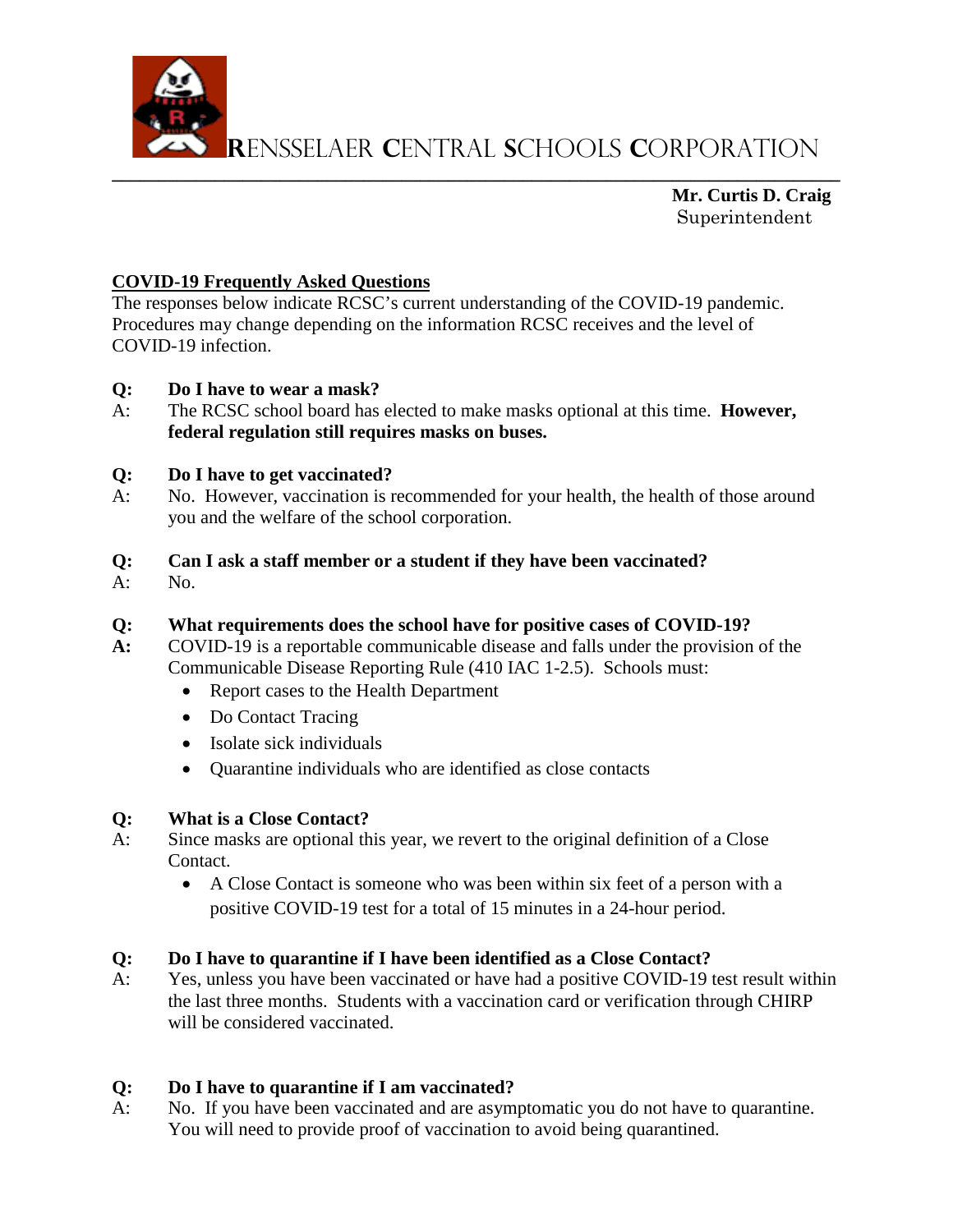## **Q: Will cohorting and social distancing be in effect?**

A: Yes. The biggest threat to closing our schools is having too many students and staff out for quarantine. By limiting the number of close contacts, we increase our chances of keeping the schools open.

#### **Q: Will elementary students be able to play with students from other classes during outside recess?**

- A: Yes. Transmission of COVID-19 when students are outside poses minimal risk.
- **Q: Are there special restrictions for Band and Chorus at the Middle School and High School?**
- A: When indoors, band and chorus students need to maintain six feet of separation when playing or singing.
- **Q. What about small group instruction, specials, lunch and indoor recess at the elementary?**
- A: All of these activities are permissible, but elementary classrooms will stay as a cohort to reduce the number of close contacts.

## **Q: Are athletic events, dances, and performances allowed?**

A: Yes, at the current time there are no restrictions for these events.

## **Q: Are visitors allowed?**

A: Non-essential visitors who are not vaccinated will be limited. A mask is required of visitors unless proof of vaccination can be provided.